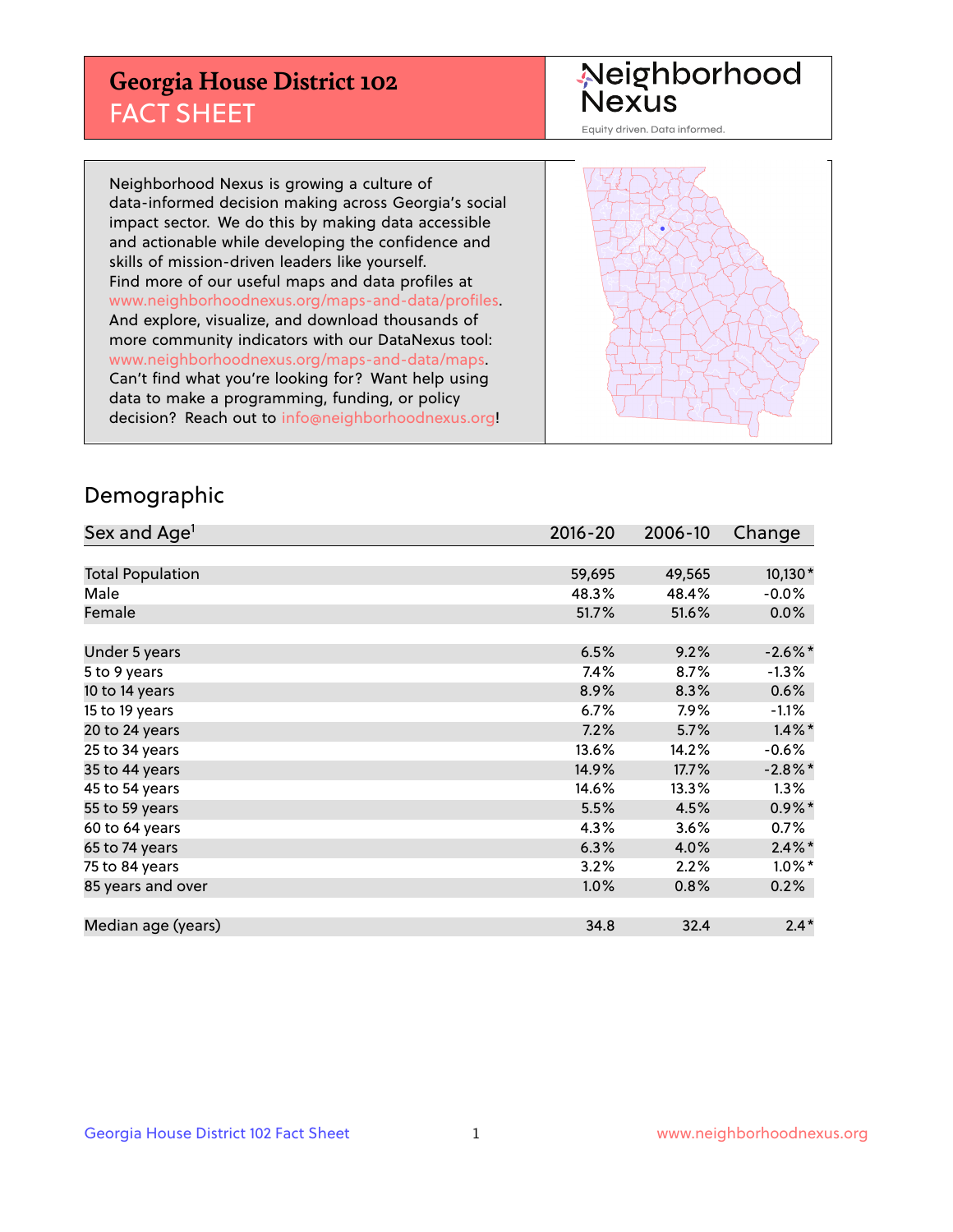## Demographic, continued...

| Race <sup>2</sup>                                            | $2016 - 20$ | 2006-10 | Change      |
|--------------------------------------------------------------|-------------|---------|-------------|
| <b>Total population</b>                                      | 59,695      | 49,565  | $10,130*$   |
| One race                                                     | 94.5%       | 97.8%   | $-3.4\%$ *  |
| White                                                        | 38.8%       | 53.0%   | $-14.3\%$ * |
| <b>Black or African American</b>                             | 41.4%       | 29.2%   | 12.3%*      |
| American Indian and Alaska Native                            | 0.1%        | 0.4%    | $-0.3%$     |
| Asian                                                        | 9.0%        | 6.9%    | $2.1\%$ *   |
| Native Hawaiian and Other Pacific Islander                   | 0.0%        | 0.0%    | $-0.0%$     |
| Some other race                                              | 5.1%        | 8.3%    | $-3.2\%$ *  |
| Two or more races                                            | 5.5%        | 2.2%    | $3.4\%$ *   |
| Race alone or in combination with other race(s) <sup>3</sup> | $2016 - 20$ | 2006-10 | Change      |
| Total population                                             | 59,695      | 49,565  | $10,130*$   |
| White                                                        | 43.1%       | 54.6%   | $-11.6\%$ * |
| <b>Black or African American</b>                             | 45.0%       | 30.3%   | 14.7%*      |
| American Indian and Alaska Native                            | 1.5%        | 0.8%    | 0.7%        |
| Asian                                                        | 10.1%       | 7.4%    | $2.7\%$ *   |
| Native Hawaiian and Other Pacific Islander                   | 0.3%        | 0.1%    | 0.2%        |
| Some other race                                              | 6.3%        | 9.3%    | $-3.1\%$ *  |
|                                                              |             |         |             |
| Hispanic or Latino and Race <sup>4</sup>                     | $2016 - 20$ | 2006-10 | Change      |
| Total population                                             | 59,695      | 49,565  | 10,130*     |
| Hispanic or Latino (of any race)                             | 16.7%       | 18.7%   | $-2.1%$     |
| Not Hispanic or Latino                                       | 83.3%       | 81.3%   | $2.1\%$ *   |
| White alone                                                  | 29.8%       | 43.9%   | $-14.2%$ *  |
| Black or African American alone                              | 39.9%       | 28.6%   | $11.3\%$ *  |
| American Indian and Alaska Native alone                      | 0.0%        | 0.2%    | $-0.2%$     |
| Asian alone                                                  | 9.0%        | 6.9%    | $2.1\%$ *   |
| Native Hawaiian and Other Pacific Islander alone             | 0.0%        | 0.0%    | $-0.0%$     |
| Some other race alone                                        | 0.3%        | 0.2%    | 0.2%        |
| Two or more races                                            | 4.3%        | 1.4%    | $2.9\%$ *   |
| U.S. Citizenship Status <sup>5</sup>                         | $2016 - 20$ | 2006-10 | Change      |
|                                                              |             |         |             |
| Foreign-born population                                      | 14,093      | 12,423  | $1,671*$    |
| Naturalized U.S. citizen                                     | 56.2%       | 38.4%   | 17.8%*      |
| Not a U.S. citizen                                           | 43.8%       | 61.6%   | $-17.8\%$ * |
| Citizen, Voting Age Population <sup>6</sup>                  | 2016-20     | 2006-10 | Change      |
| Citizen, 18 and over population                              | 38,218      | 27,515  | 10,703*     |
| Male                                                         | 46.3%       | 46.2%   | 0.1%        |
| Female                                                       | 53.7%       | 53.8%   | $-0.1%$     |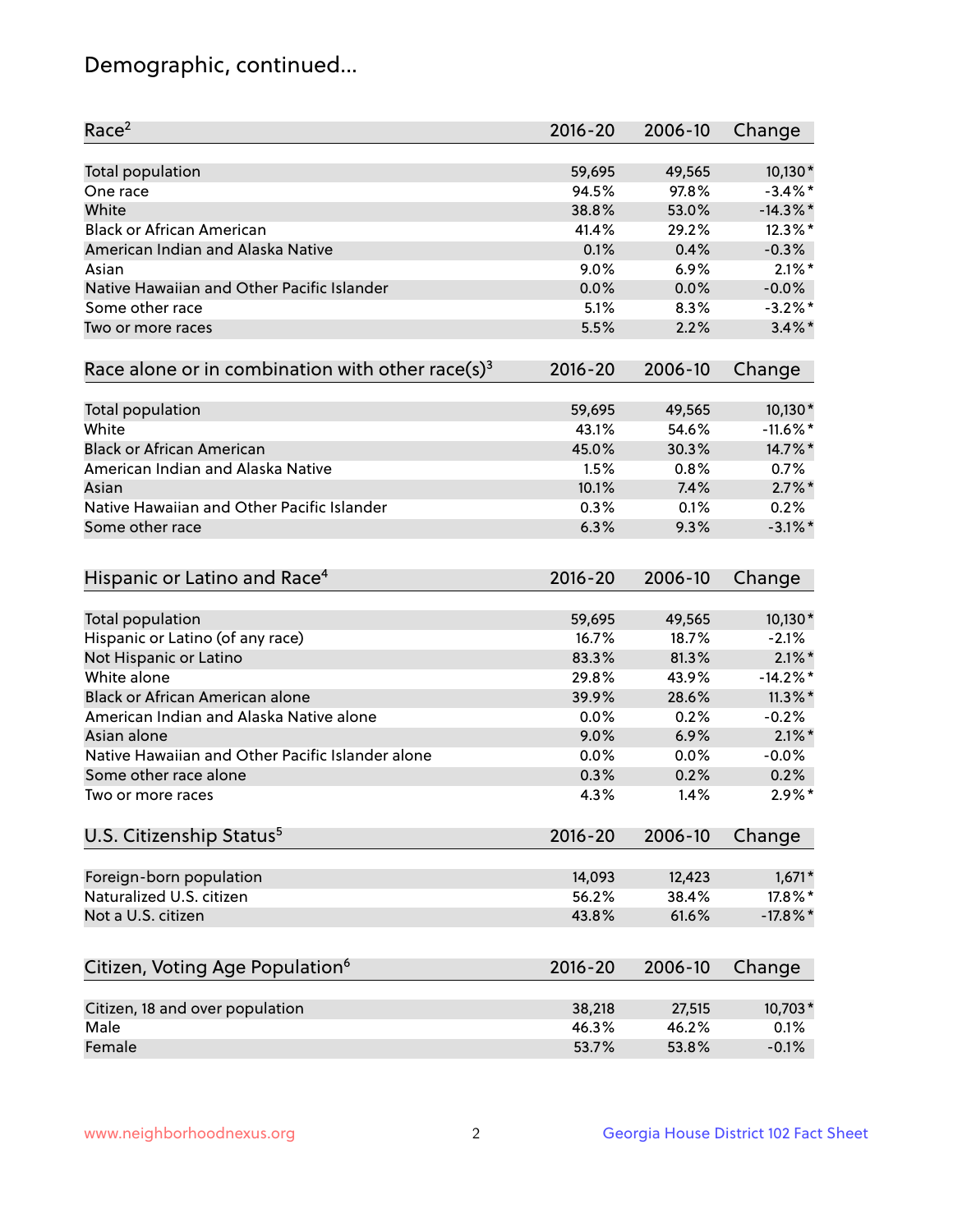#### Economic

| Income <sup>7</sup>                                 | $2016 - 20$ | 2006-10 | Change     |
|-----------------------------------------------------|-------------|---------|------------|
|                                                     |             |         |            |
| All households                                      | 19,333      | 16,063  | $3,270*$   |
| Less than \$10,000                                  | 6.0%        | 4.5%    | 1.6%       |
| \$10,000 to \$14,999                                | 3.8%        | 4.4%    | $-0.6%$    |
| \$15,000 to \$24,999                                | 7.0%        | 8.1%    | $-1.1%$    |
| \$25,000 to \$34,999                                | 7.7%        | 8.9%    | $-1.2%$    |
| \$35,000 to \$49,999                                | 13.1%       | 13.8%   | $-0.7%$    |
| \$50,000 to \$74,999                                | 15.7%       | 22.4%   | $-6.7\%$ * |
| \$75,000 to \$99,999                                | 16.0%       | 15.8%   | 0.2%       |
| \$100,000 to \$149,999                              | 18.0%       | 15.0%   | $3.1\%$ *  |
| \$150,000 to \$199,999                              | 6.5%        | 4.8%    | $1.7\%$ *  |
| \$200,000 or more                                   | 6.2%        | 2.4%    | $3.9\%$ *  |
| Median household income (dollars)                   | 69,866      | 60,643  | $9,223*$   |
| Mean household income (dollars)                     | 84,949      | 70,735  | 14,214*    |
| With earnings                                       | 83.3%       | 88.1%   | $-4.8\%$ * |
| Mean earnings (dollars)                             | 85,085      | 70,221  | 14,864*    |
| <b>With Social Security</b>                         | 24.9%       | 16.9%   | $8.0\%$ *  |
| Mean Social Security income (dollars)               | 19,054      | 16,075  | 2,979*     |
| With retirement income                              | 17.5%       | 13.0%   | 4.5%*      |
| Mean retirement income (dollars)                    | 26,541      | 21,233  | 5,307*     |
| With Supplemental Security Income                   | 5.6%        | 2.7%    | $2.9\%$ *  |
| Mean Supplemental Security Income (dollars)         | 8,067       | 8,129   | $-63$      |
| With cash public assistance income                  | 2.5%        | 1.2%    | 1.3%       |
| Mean cash public assistance income (dollars)        | 4,942       | 3,194   | 1,748      |
| With Food Stamp/SNAP benefits in the past 12 months | 10.2%       | 8.9%    | 1.4%       |
|                                                     |             |         |            |
| Families                                            | 14,401      | 12,145  | 2,256*     |
| Less than \$10,000                                  | 5.2%        | 3.9%    | 1.3%       |
| \$10,000 to \$14,999                                | 2.8%        | 3.2%    | $-0.3%$    |
| \$15,000 to \$24,999                                | 5.8%        | 6.3%    | $-0.5%$    |
| \$25,000 to \$34,999                                | 5.9%        | 9.0%    | $-3.1\%$ * |
| \$35,000 to \$49,999                                | 11.6%       | 12.3%   | $-0.7%$    |
| \$50,000 to \$74,999                                | 16.1%       | 21.5%   | $-5.4\%$ * |
| \$75,000 to \$99,999                                | 17.5%       | 17.5%   | 0.0%       |
| \$100,000 to \$149,999                              | 21.0%       | 17.6%   | $3.4\%$ *  |
| \$150,000 to \$199,999                              | 7.0%        | 6.1%    | 1.0%       |
| \$200,000 or more                                   | 7.0%        | 2.7%    | 4.3%*      |
| Median family income (dollars)                      | 78,645      | 66,998  | $11,648*$  |
| Mean family income (dollars)                        | 92,964      | 76,534  | 16,430*    |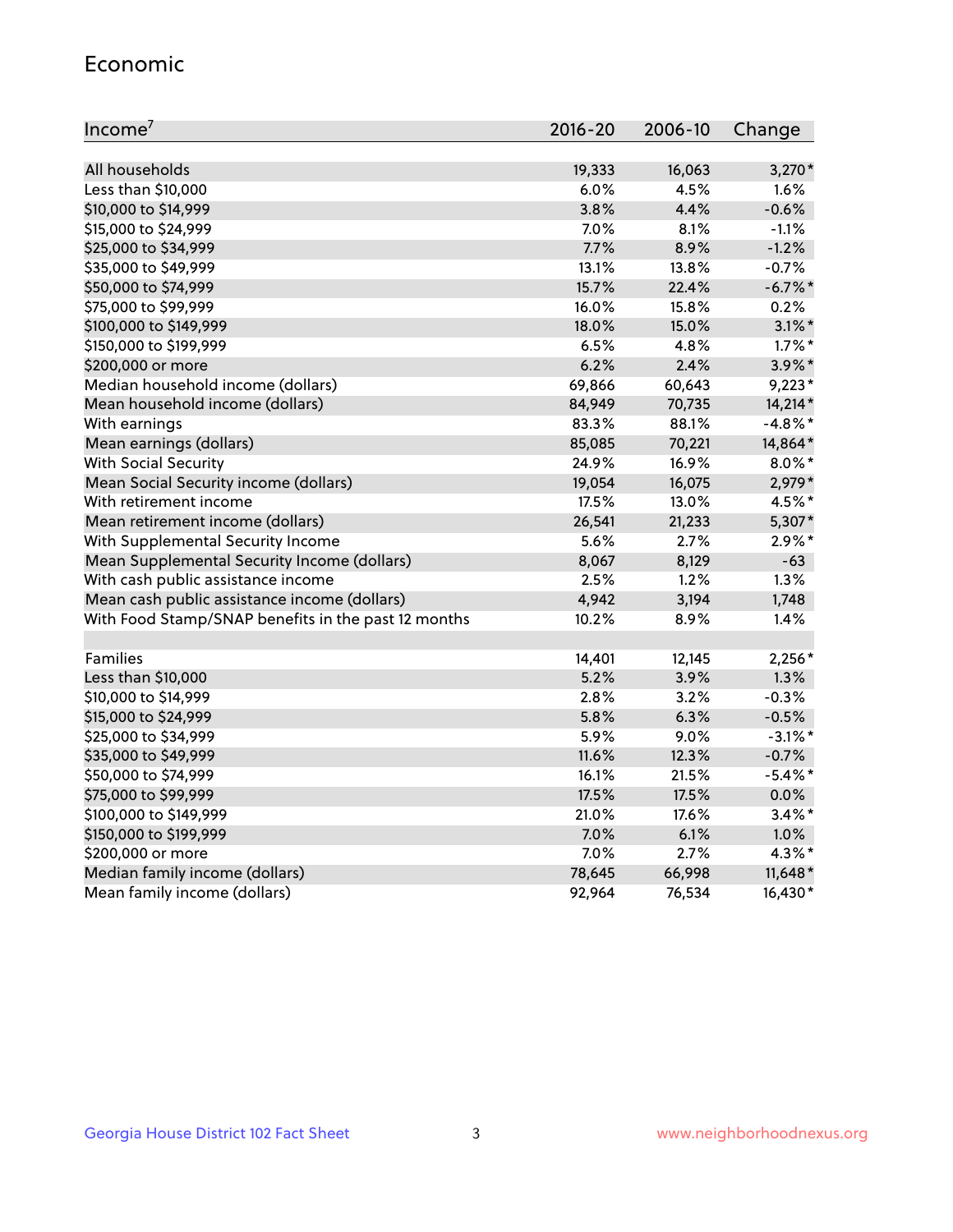## Economic, continued...

| Income, continued <sup>8</sup>                                                   | $2016 - 20$ | 2006-10 | Change      |
|----------------------------------------------------------------------------------|-------------|---------|-------------|
|                                                                                  |             |         |             |
| Nonfamily households                                                             | 4,932       | 3,919   | $1,013*$    |
| Median nonfamily income (dollars)                                                | 38,365      | 45,449  | $-7,085*$   |
| Mean nonfamily income (dollars)                                                  | 51,806      | 49,686  | 2,120       |
|                                                                                  |             |         |             |
| Median earnings for workers (dollars)                                            | 35,659      | 30,822  | 4,838*      |
| Median earnings for male full-time, year-round workers                           | 46,410      | 48,162  | $-1,752$    |
| (dollars)                                                                        |             |         |             |
| Median earnings for female full-time, year-round workers                         | 45,983      | 38,863  | 7,120*      |
| (dollars)                                                                        |             |         |             |
|                                                                                  |             |         |             |
| Per capita income (dollars)                                                      | 28,741      | 23,579  | $5,161*$    |
|                                                                                  |             |         |             |
|                                                                                  | 2016-20     | 2006-10 |             |
| Families and People Below Poverty Level <sup>9</sup>                             |             |         | Change      |
| <b>All families</b>                                                              | 12.6%       | 10.3%   | 2.3%        |
|                                                                                  | 18.8%       | 14.2%   | 4.6%        |
| With related children under 18 years<br>With related children under 5 years only | 22.2%       | 13.6%   | 8.6%        |
| Married couple families                                                          | 6.2%        | 6.0%    | 0.2%        |
| With related children under 18 years                                             | 9.3%        | 8.2%    | 1.1%        |
|                                                                                  | 13.2%       | 11.5%   | 1.7%        |
| With related children under 5 years only                                         | 28.1%       |         | 2.5%        |
| Families with female householder, no husband present                             | 37.3%       | 25.6%   | 3.6%        |
| With related children under 18 years                                             |             | 33.7%   |             |
| With related children under 5 years only                                         | 44.8%       | 21.2%   | 23.6%       |
| All people                                                                       | 14.8%       | 12.8%   | 2.0%        |
| Under 18 years                                                                   | 19.6%       | 17.3%   | 2.3%        |
| Related children under 18 years                                                  | 19.5%       | 17.1%   | 2.3%        |
| Related children under 5 years                                                   | 23.1%       | 20.3%   | 2.8%        |
| Related children 5 to 17 years                                                   | 18.3%       | 15.8%   | 2.4%        |
| 18 years and over                                                                | 13.1%       | 10.8%   | 2.3%        |
| 18 to 64 years                                                                   | 13.6%       | 11.3%   | 2.3%        |
| 65 years and over                                                                | 9.9%        | 6.1%    | 3.7%        |
| People in families                                                               | 13.1%       | 11.8%   | 1.3%        |
| Unrelated individuals 15 years and over                                          | 25.9%       | 20.3%   | 5.6%        |
|                                                                                  |             |         |             |
| Non-Hispanic white people                                                        | 6.6%        | 6.2%    | 0.4%        |
| Black or African-American people                                                 | 20.2%       | 14.1%   | 6.1%        |
| Asian people                                                                     | 9.1%        | 6.1%    | 3.0%        |
| Hispanic or Latino people                                                        | 17.7%       | 31.4%   | $-13.7\%$ * |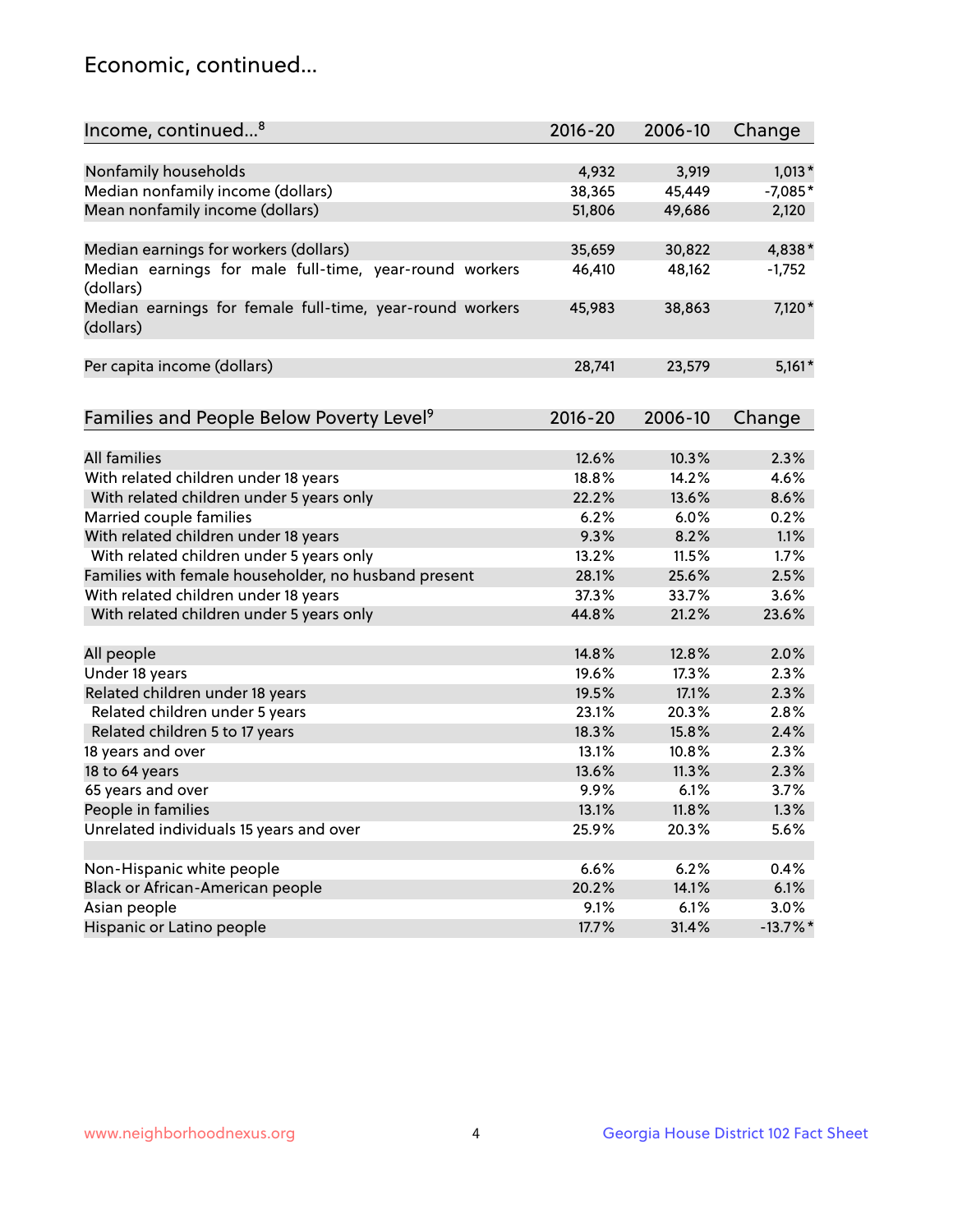## Employment

| Employment Status <sup>10</sup>                                             | $2016 - 20$ | 2006-10 | Change     |
|-----------------------------------------------------------------------------|-------------|---------|------------|
|                                                                             |             |         |            |
| Population 16 years and over                                                | 45,007      | 35,692  | 9,315*     |
| In labor force                                                              | 67.7%       | 72.5%   | $-4.8\%$ * |
| Civilian labor force                                                        | 67.7%       | 72.4%   | $-4.7%$ *  |
| Employed                                                                    | 63.6%       | 66.2%   | $-2.6%$    |
| Unemployed                                                                  | 4.2%        | 6.2%    | $-2.1%$    |
| <b>Armed Forces</b>                                                         | 0.0%        | 0.1%    | $-0.1%$    |
| Not in labor force                                                          | 32.3%       | 27.5%   | 4.8%*      |
|                                                                             |             |         |            |
| Civilian labor force                                                        | 30,483      | 25,848  | 4,635*     |
| <b>Unemployment Rate</b>                                                    | 6.1%        | 8.6%    | $-2.5%$    |
| Females 16 years and over                                                   | 23,504      | 18,462  | $5,042*$   |
| In labor force                                                              | 63.5%       | 65.9%   | $-2.4%$    |
| Civilian labor force                                                        | 63.5%       | 65.9%   | $-2.4%$    |
| Employed                                                                    | 59.5%       | 60.1%   | $-0.6%$    |
|                                                                             |             |         |            |
| Own children of the householder under 6 years                               | 4,734       | 5,207   | $-474$     |
| All parents in family in labor force                                        | 62.4%       | 61.7%   | 0.7%       |
|                                                                             |             |         |            |
| Own children of the householder 6 to 17 years                               | 10,863      | 9,772   | 1,092      |
| All parents in family in labor force                                        | 74.7%       | 75.3%   | $-0.6%$    |
|                                                                             |             |         |            |
| Industry <sup>11</sup>                                                      | $2016 - 20$ | 2006-10 | Change     |
|                                                                             |             |         |            |
| Civilian employed population 16 years and over                              | 28,613      | 23,627  | 4,986*     |
| Agriculture, forestry, fishing and hunting, and mining                      | 0.1%        | 0.3%    | $-0.2%$    |
| Construction                                                                | 8.6%        | 10.1%   | $-1.5%$    |
| Manufacturing                                                               | 7.1%        | 9.6%    | $-2.5%$ *  |
| Wholesale trade                                                             | 2.5%        | 5.2%    | $-2.7\%$ * |
| Retail trade                                                                | 11.6%       | 13.1%   | $-1.5%$    |
| Transportation and warehousing, and utilities                               | 7.3%        | 4.9%    | $2.4\%$ *  |
| Information                                                                 | 3.4%        | 3.2%    | 0.3%       |
| Finance and insurance, and real estate and rental and leasing               | 7.1%        | 8.8%    | $-1.7%$    |
| Professional, scientific, and management, and administrative                | 12.7%       | 11.3%   | 1.4%       |
| and waste management services                                               |             |         |            |
| Educational services, and health care and social assistance                 | 20.5%       | 17.4%   | $3.1\%$ *  |
| Arts, entertainment, and recreation, and accommodation and<br>food services | 9.9%        | 7.3%    | $2.6\%$ *  |
| Other services, except public administration                                | 4.8%        | 5.1%    | $-0.3%$    |
| Public administration                                                       | 4.4%        | 3.7%    | 0.7%       |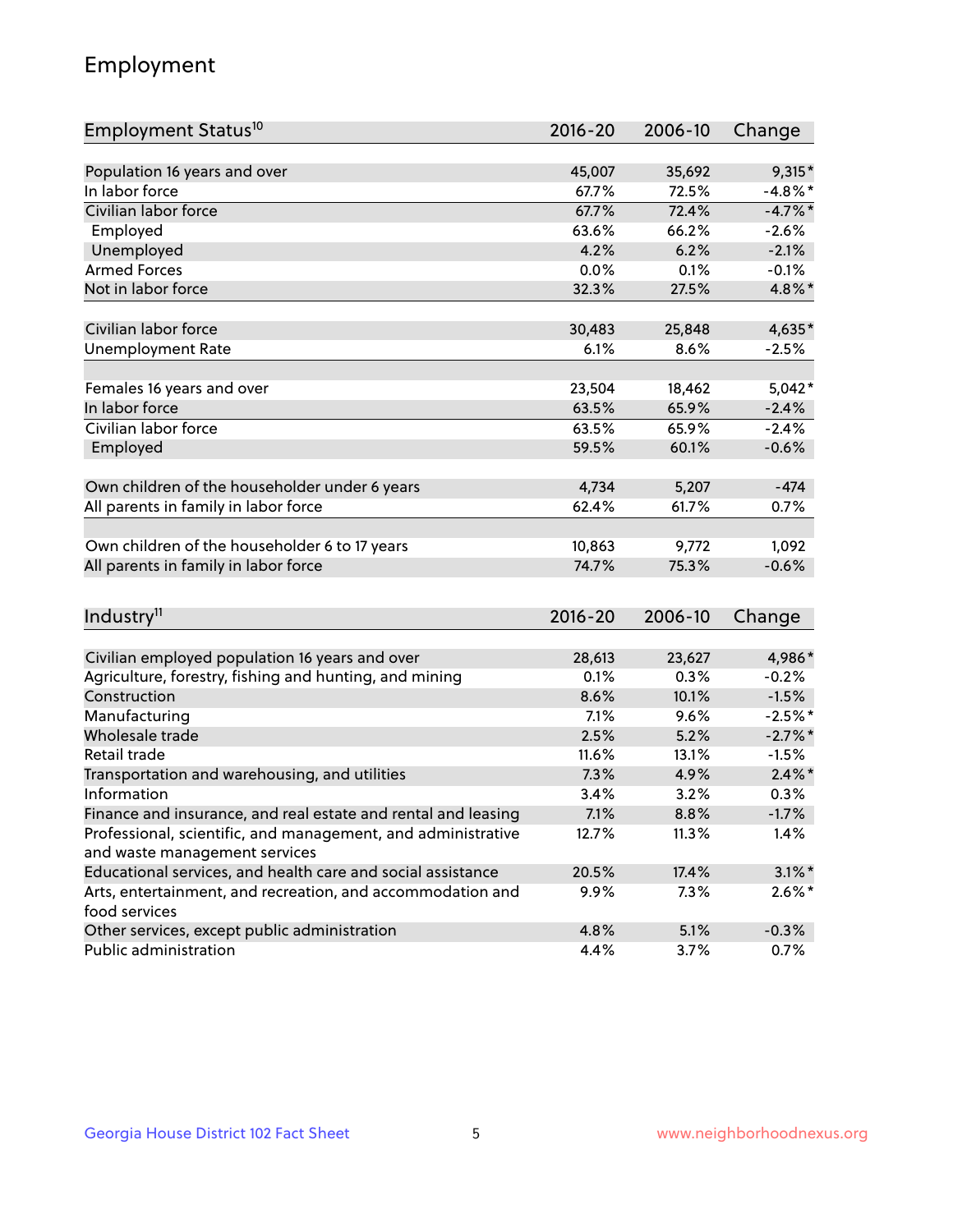## Employment, continued...

| Occupation <sup>12</sup>                                                    | $2016 - 20$ | 2006-10 | Change     |
|-----------------------------------------------------------------------------|-------------|---------|------------|
| Civilian employed population 16 years and over                              | 28,613      | 23,627  | 4,986*     |
| Management, business, science, and arts occupations                         | 37.8%       | 34.2%   | $3.6\%$ *  |
| Service occupations                                                         | 15.4%       | 14.5%   | 0.9%       |
| Sales and office occupations                                                | 22.7%       | 26.6%   | $-3.9\%$ * |
|                                                                             |             |         |            |
| Natural<br>and<br>resources,<br>construction,<br>maintenance<br>occupations | 8.6%        | 11.7%   | $-3.1\%$ * |
| Production, transportation, and material moving occupations                 | 15.5%       | 13.0%   | 2.5%       |
| Class of Worker <sup>13</sup>                                               | $2016 - 20$ | 2006-10 | Change     |
| Civilian employed population 16 years and over                              | 28,613      | 23,627  | 4,986*     |
| Private wage and salary workers                                             | 81.4%       | 81.3%   | 0.1%       |
| Government workers                                                          | 13.0%       | 11.6%   | 1.4%       |
| Self-employed in own not incorporated business workers                      | 5.3%        | 7.0%    | $-1.6%$    |
| Unpaid family workers                                                       | 0.2%        | 0.1%    | 0.1%       |
| Job Flows <sup>14</sup>                                                     | 2019        | 2010    | Change     |
|                                                                             |             |         |            |
| Total Jobs in district                                                      | 27,146      | 21,496  | 5,650      |
| Held by residents of district                                               | 6.8%        | 7.0%    | $-0.2%$    |
| Held by non-residents of district                                           | 93.2%       | 93.0%   | 0.2%       |
| Jobs by Industry Sector <sup>15</sup>                                       | 2019        | 2010    | Change     |
| Total Jobs in district                                                      | 27,146      | 21,496  | 5,650      |
| Goods Producing sectors                                                     | 9.9%        | 7.6%    | 2.3%       |
| Trade, Transportation, and Utilities sectors                                | 14.7%       | 14.8%   | $-0.1%$    |
| All Other Services sectors                                                  | 75.4%       | 77.6%   | $-2.2%$    |
|                                                                             |             |         |            |
| Total Jobs in district held by district residents                           | 1,848       | 1,511   | 337        |
| <b>Goods Producing sectors</b>                                              | 11.3%       | 10.9%   | 0.3%       |
| Trade, Transportation, and Utilities sectors                                | 11.1%       | 9.9%    | 1.2%       |
| All Other Services sectors                                                  | 77.7%       | 79.2%   | $-1.5%$    |
|                                                                             |             |         |            |
| Jobs by Earnings <sup>16</sup>                                              | 2019        | 2010    | Change     |
| Total Jobs in district                                                      | 27,146      | 21,496  | 5,650      |
| Jobs with earnings \$1250/month or less                                     | 21.9%       | 23.1%   | $-1.2%$    |
| Jobs with earnings \$1251/month to \$3333/month                             | 29.4%       | 39.2%   | $-9.7%$    |
| Jobs with earnings greater than \$3333/month                                | 48.7%       | 37.8%   | 10.9%      |
|                                                                             |             |         |            |
| Total Jobs in district held by district residents                           | 1,848       | 1,511   | 337        |
| Jobs with earnings \$1250/month or less                                     | 26.6%       | 24.8%   | 1.8%       |
| Jobs with earnings \$1251/month to \$3333/month                             | 33.1%       | 44.7%   | $-11.6%$   |
| Jobs with earnings greater than \$3333/month                                | 40.4%       | 30.6%   | 9.8%       |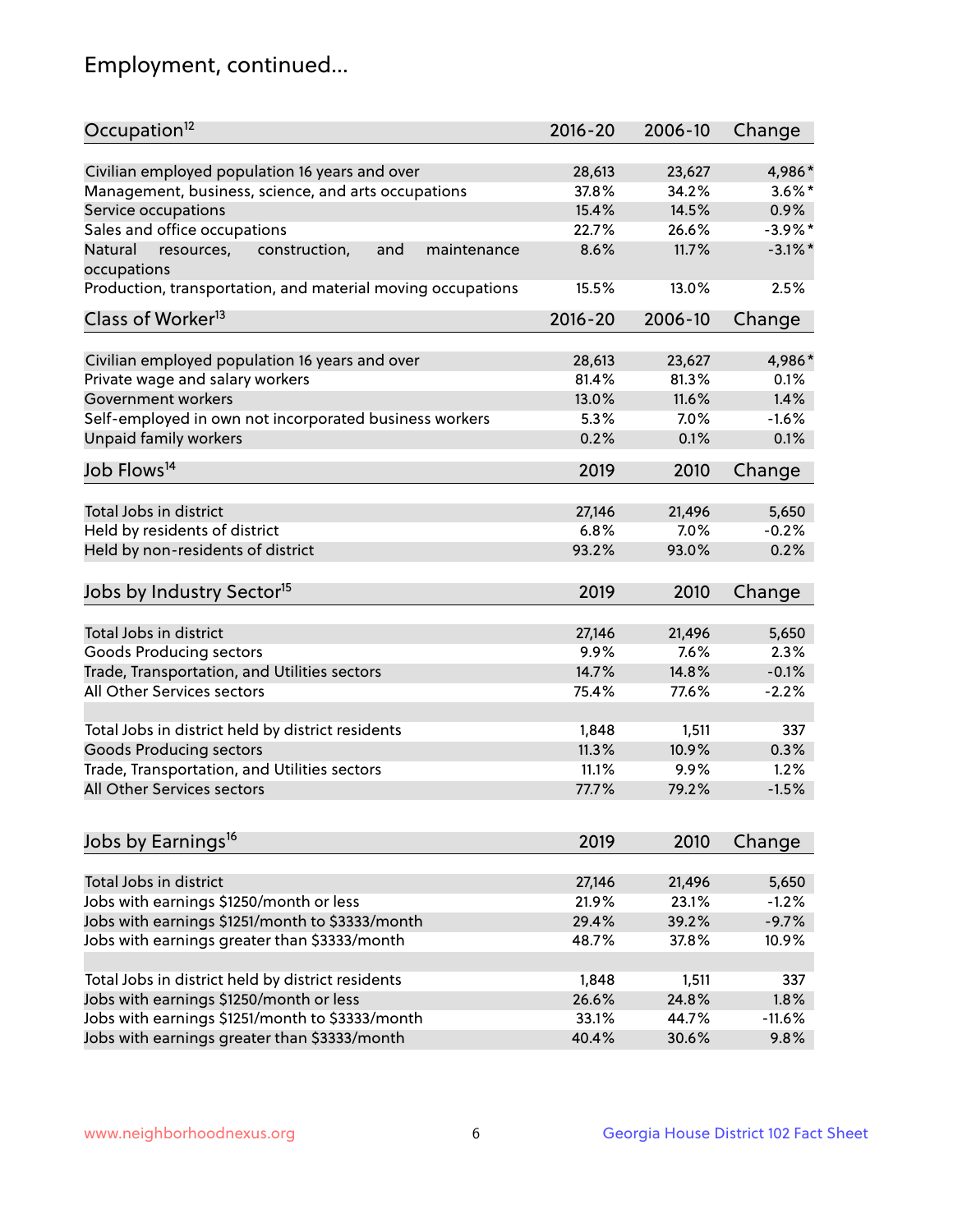## Employment, continued...

| Jobs by Age of Worker <sup>17</sup>               | 2019   | 2010   | Change  |
|---------------------------------------------------|--------|--------|---------|
|                                                   |        |        |         |
| Total Jobs in district                            | 27,146 | 21,496 | 5,650   |
| Jobs with workers age 29 or younger               | 21.2%  | 21.0%  | 0.1%    |
| Jobs with workers age 30 to 54                    | 55.5%  | 61.4%  | $-5.9%$ |
| Jobs with workers age 55 or older                 | 23.4%  | 17.6%  | 5.8%    |
|                                                   |        |        |         |
| Total Jobs in district held by district residents | 1,848  | 1.511  | 337     |
| Jobs with workers age 29 or younger               | 20.5%  | 19.3%  | 1.2%    |
| Jobs with workers age 30 to 54                    | 50.9%  | 60.0%  | $-9.1%$ |
| Jobs with workers age 55 or older                 | 28.6%  | 20.6%  | 7.9%    |
|                                                   |        |        |         |

#### Education

| School Enrollment <sup>18</sup>                | $2016 - 20$ | 2006-10 | Change     |
|------------------------------------------------|-------------|---------|------------|
|                                                |             |         |            |
| Population 3 years and over enrolled in school | 17,354      | 15,616  | $1,738*$   |
| Nursery school, preschool                      | 6.1%        | 8.6%    | $-2.5%$    |
| Kindergarten                                   | 3.9%        | 5.5%    | $-1.6%$    |
| Elementary school (grades 1-8)                 | 43.4%       | 42.8%   | 0.6%       |
| High school (grades 9-12)                      | 22.2%       | 22.9%   | $-0.6\%$   |
| College or graduate school                     | 24.4%       | 20.2%   | $4.2\%$ *  |
| Educational Attainment <sup>19</sup>           | $2016 - 20$ | 2006-10 | Change     |
|                                                |             |         |            |
| Population 25 years and over                   | 37,808      | 29,904  | 7,904*     |
| Less than 9th grade                            | 5.8%        | 6.3%    | $-0.5%$    |
| 9th to 12th grade, no diploma                  | 7.0%        | 8.4%    | $-1.4%$    |
| High school graduate (includes equivalency)    | 23.7%       | 26.6%   | $-2.8\%$ * |
| Some college, no degree                        | 22.2%       | 21.5%   | 0.7%       |
| Associate's degree                             | 9.6%        | $7.7\%$ | $2.0\%$ *  |
| Bachelor's degree                              | 21.2%       | 20.9%   | 0.3%       |
| Graduate or professional degree                | 10.4%       | 8.7%    | $1.7\%$    |
|                                                |             |         |            |
| Percent high school graduate or higher         | 87.2%       | 85.3%   | $1.9\%$    |
| Percent bachelor's degree or higher            | 31.6%       | 29.6%   | 2.0%       |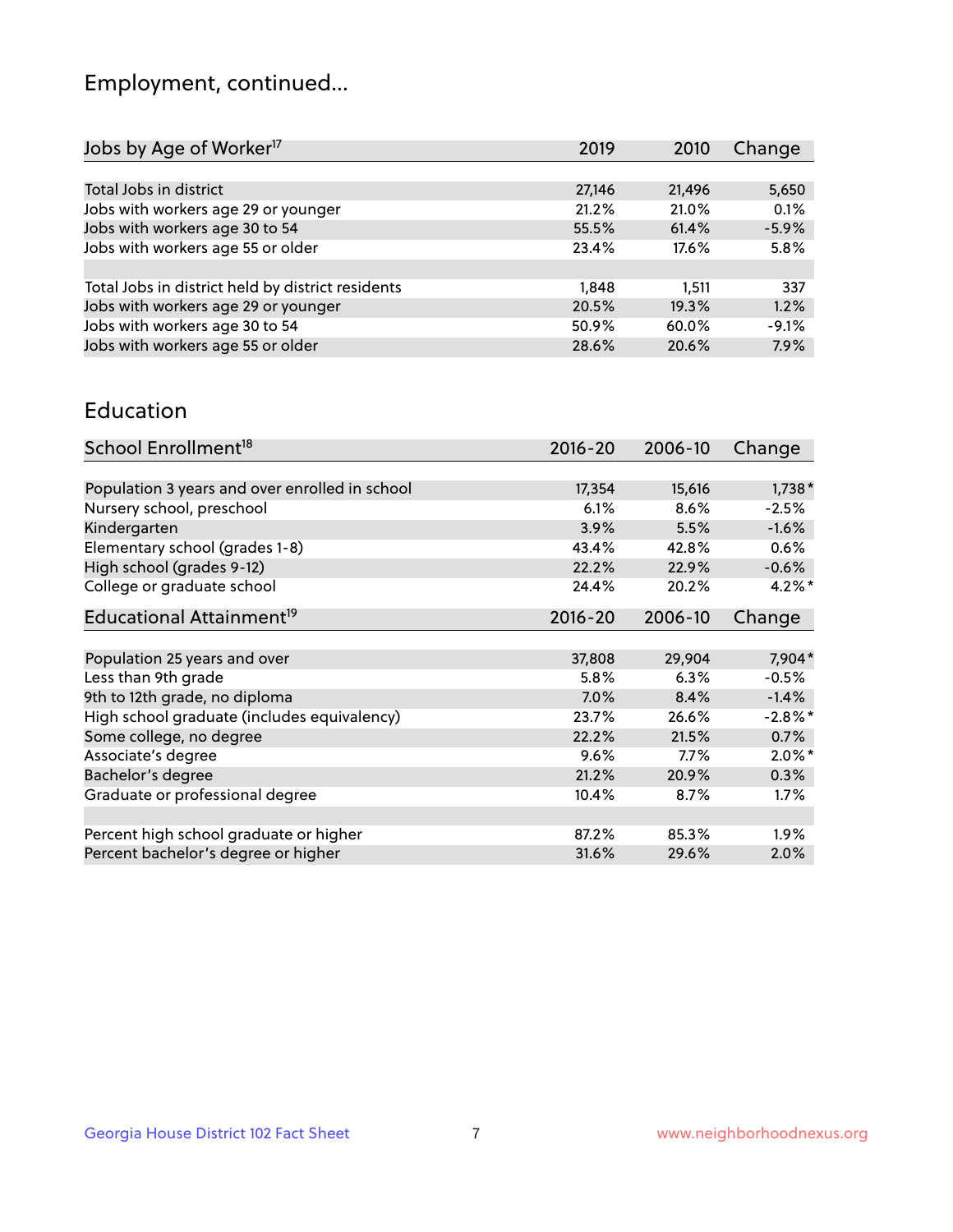## Housing

| Households by Type <sup>20</sup>                     | 2016-20 | 2006-10 | Change     |
|------------------------------------------------------|---------|---------|------------|
|                                                      |         |         |            |
| <b>Total households</b>                              | 19,333  | 16,063  | $3,270*$   |
| Family households (families)                         | 74.5%   | 75.6%   | $-1.1%$    |
| With own children under 18 years                     | 38.2%   | 43.9%   | $-5.7\%$ * |
| Married-couple family                                | 50.4%   | 56.5%   | $-6.2%$ *  |
| With own children of the householder under 18 years  | 24.7%   | 32.9%   | $-8.2\%$ * |
| Male householder, no wife present, family            | 5.1%    | 5.2%    | $-0.1%$    |
| With own children of the householder under 18 years  | 1.8%    | 2.0%    | $-0.2%$    |
| Female householder, no husband present, family       | 19.0%   | 13.9%   | $5.1\%$ *  |
| With own children of the householder under 18 years  | 11.7%   | 9.0%    | $2.7\%$ *  |
| Nonfamily households                                 | 25.5%   | 24.4%   | 1.1%       |
| Householder living alone                             | 22.4%   | 19.9%   | 2.5%       |
| 65 years and over                                    | 8.9%    | 5.5%    | $3.4\%$ *  |
|                                                      |         |         |            |
| Households with one or more people under 18 years    | 41.6%   | 48.3%   | $-6.8\%$ * |
| Households with one or more people 65 years and over | 23.8%   | 15.1%   | $8.6\%$ *  |
|                                                      |         |         |            |
| Average household size                               | 3.05    | 3.07    | $-0.02$    |
| Average family size                                  | 3.55    | 3.57    | $-0.02$    |
| Housing Occupancy <sup>21</sup>                      | 2016-20 | 2006-10 | Change     |
| Total housing units                                  | 20,129  | 17,791  | 2,338*     |
| Occupied housing units                               | 96.0%   | 90.3%   | $5.8\%$ *  |
| Vacant housing units                                 | 4.0%    | 9.7%    | $-5.8\%$ * |
|                                                      |         |         |            |
| Homeowner vacancy rate                               | 1.9     | 5.0     | $-3.0*$    |
| Rental vacancy rate                                  | 5.6     | 11.1    | $-5.5$     |
| Units in Structure <sup>22</sup>                     | 2016-20 | 2006-10 | Change     |
|                                                      |         |         |            |
| Total housing units                                  | 20,129  | 17,791  | $2,338*$   |
| 1-unit, detached                                     | 72.0%   | 76.3%   | $-4.3\%$ * |
| 1-unit, attached                                     | $7.3\%$ | 6.6%    | 0.8%       |
| 2 units                                              | 5.9%    | 3.3%    | $2.6\%$ *  |
| 3 or 4 units                                         | 1.5%    | 2.2%    | $-0.7%$    |
| 5 to 9 units                                         | 2.6%    | 2.5%    | 0.1%       |
| 10 to 19 units                                       | 3.3%    | 4.3%    | $-1.0%$    |
| 20 or more units                                     | 6.5%    | 3.1%    | $3.4\%$ *  |
| Mobile home                                          | 0.8%    | 1.8%    | $-1.0\%$   |
| Boat, RV, van, etc.                                  | 0.1%    | 0.0%    | 0.1%       |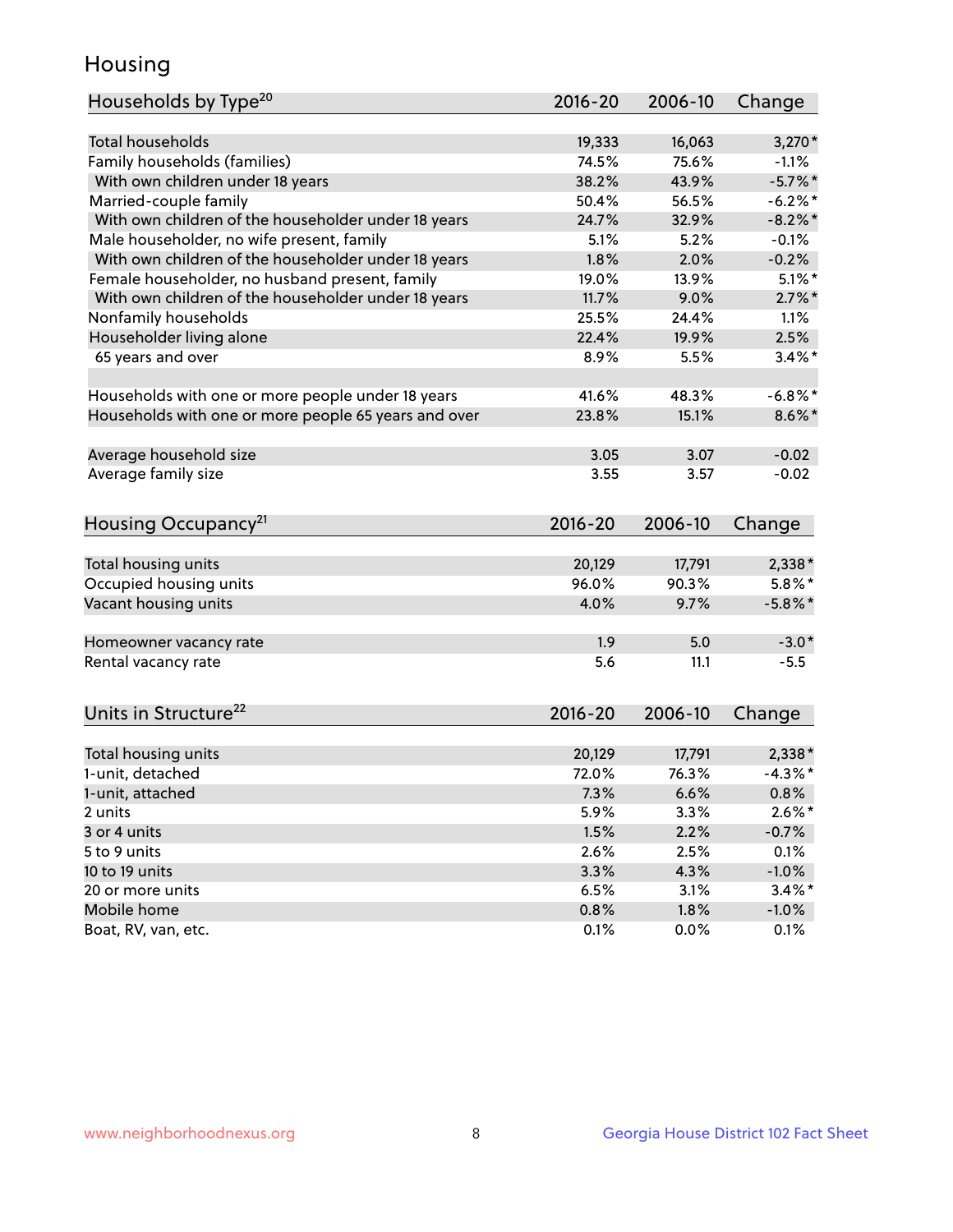## Housing, Continued...

| Year Structure Built <sup>23</sup>                    | 2016-20         | 2006-10         | Change              |
|-------------------------------------------------------|-----------------|-----------------|---------------------|
| Total housing units                                   | 20,129          | 17,791          | $2,338*$            |
| Built 2014 or later                                   | 5.3%            | (X)             | (X)                 |
| Built 2010 to 2013                                    | 1.6%            | (X)             | (X)                 |
| Built 2000 to 2009                                    | 31.4%           | 36.5%           | $-5.1\%$ *          |
| Built 1990 to 1999                                    | 22.1%           | 24.3%           | $-2.1%$             |
| Built 1980 to 1989                                    | 22.3%           | 20.6%           | 1.8%                |
| Built 1970 to 1979                                    | 11.7%           | 10.8%           | 0.9%                |
| Built 1960 to 1969                                    | 3.0%            | 4.3%            | $-1.3%$             |
| Built 1950 to 1959                                    | 1.6%            | 2.7%            | $-1.1%$             |
| Built 1940 to 1949                                    | 0.4%            | 0.4%            | 0.1%                |
| Built 1939 or earlier                                 | 0.5%            | 0.5%            | 0.1%                |
| Housing Tenure <sup>24</sup>                          | $2016 - 20$     | 2006-10         | Change              |
|                                                       |                 |                 |                     |
| Occupied housing units                                | 19,333          | 16,063          | $3,270*$            |
| Owner-occupied                                        | 64.9%           | 73.2%           | $-8.4\%$ *          |
| Renter-occupied                                       | 35.1%           | 26.8%           | $8.4\% *$           |
| Average household size of owner-occupied unit         | 3.16            | 3.02            | $0.14*$             |
| Average household size of renter-occupied unit        | 2.85            | 3.21            | $-0.36*$            |
| Residence 1 Year Ago <sup>25</sup>                    | $2016 - 20$     | 2006-10         | Change              |
| Population 1 year and over                            | 58,734          | 48,788          | 9,946*              |
| Same house                                            | 85.1%           | 83.4%           | 1.7%                |
| Different house in the U.S.                           | 14.1%           | 16.3%           | $-2.2%$             |
| Same county                                           | 8.0%            | 9.8%            | $-1.8%$             |
| Different county                                      | 6.1%            | 6.4%            | $-0.4%$             |
| Same state                                            | 2.5%            | 2.8%            | $-0.3%$             |
| Different state                                       | 3.6%            | 3.6%            | $-0.1%$             |
| Abroad                                                | 0.9%            | 0.3%            | 0.5%                |
| Value of Housing Unit <sup>26</sup>                   | $2016 - 20$     | 2006-10         | Change              |
| Owner-occupied units                                  | 12,541          | 11,764          | 778*                |
| Less than \$50,000                                    | 1.9%            | 2.1%            | $-0.1%$             |
| \$50,000 to \$99,999                                  | 2.6%            | 3.4%            | $-0.8%$             |
| \$100,000 to \$149,999                                | 13.5%           | 20.2%           | $-6.7%$ *           |
| \$150,000 to \$199,999                                | 23.8%           | 32.7%           | $-8.9\%*$           |
| \$200,000 to \$299,999                                | 31.1%           | 27.7%           | 3.4%                |
| \$300,000 to \$499,999                                | 25.2%           | 12.2%           | 13.0%*              |
| \$500,000 to \$999,999                                | 1.4%            | 1.3%            | 0.0%                |
| \$1,000,000 or more                                   | 0.4%            | 0.4%            | 0.1%                |
| Median (dollars)                                      | 221,271         | 184,780         | 36,491*             |
| Mortgage Status <sup>27</sup>                         | $2016 - 20$     | 2006-10         | Change              |
|                                                       |                 |                 |                     |
| Owner-occupied units<br>Housing units with a mortgage | 12,541<br>74.5% | 11,764<br>86.1% | 778*<br>$-11.6\%$ * |
|                                                       |                 |                 |                     |
| Housing units without a mortgage                      | 25.5%           | 13.9%           | $11.6\%$ *          |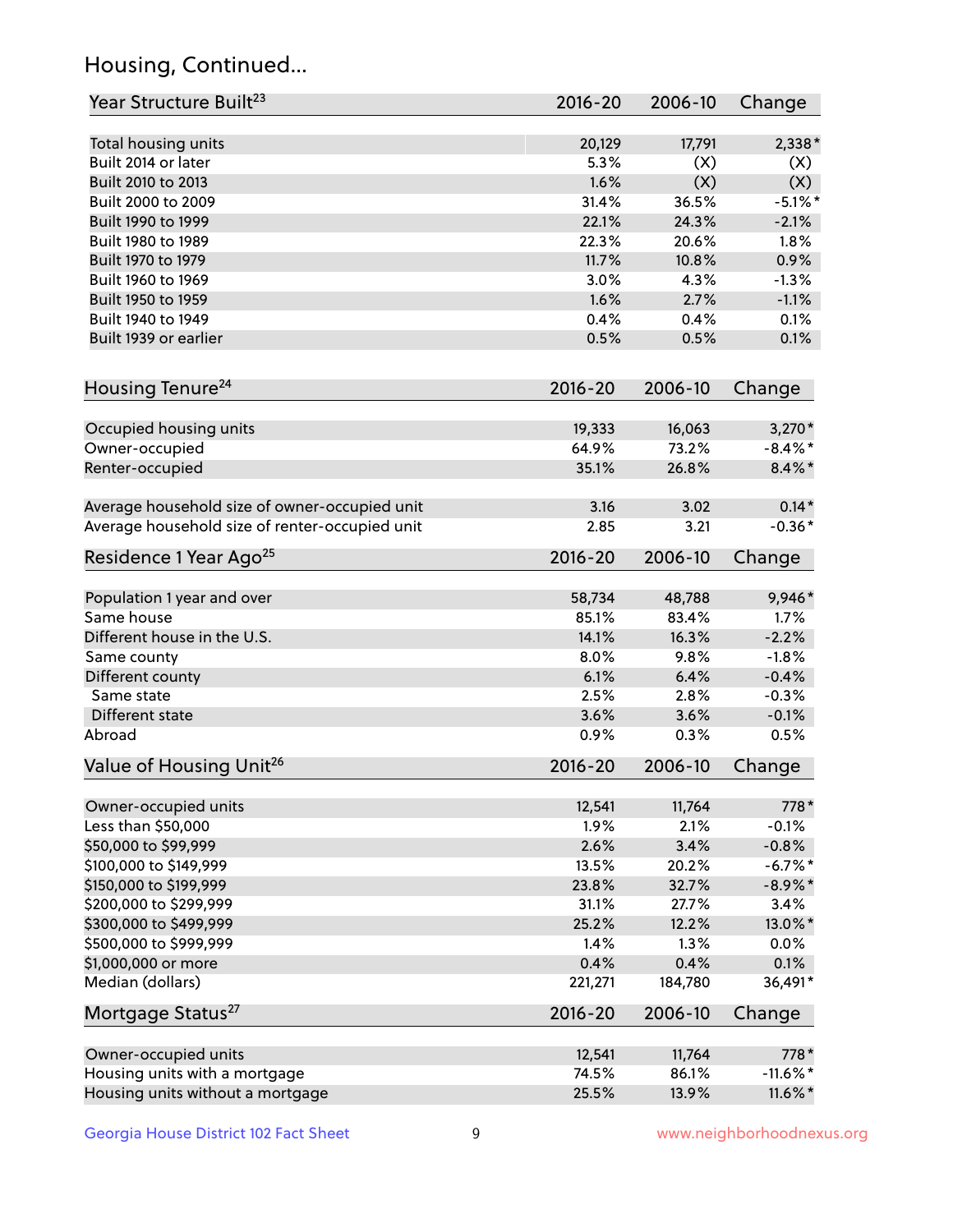## Housing, Continued...

| Selected Monthly Owner Costs <sup>28</sup>                                            | 2016-20 | 2006-10 | Change     |
|---------------------------------------------------------------------------------------|---------|---------|------------|
| Housing units with a mortgage                                                         | 9,343   | 10,125  | $-782*$    |
| Less than \$300                                                                       | 0.1%    | 0.1%    | 0.0%       |
| \$300 to \$499                                                                        | 0.4%    | 0.5%    | $-0.1%$    |
| \$500 to \$999                                                                        | 8.1%    | 9.7%    | $-1.6%$    |
| \$1,000 to \$1,499                                                                    | 33.2%   | 36.4%   | $-3.2%$    |
| \$1,500 to \$1,999                                                                    | 31.2%   | 30.0%   | 1.2%       |
| \$2,000 to \$2,999                                                                    | 24.5%   | 20.0%   | 4.6%*      |
| \$3,000 or more                                                                       | 2.5%    | 3.3%    | $-0.8%$    |
| Median (dollars)                                                                      | 1,632   | 1,555   | $77*$      |
| Housing units without a mortgage                                                      | 3,198   | 1,639   | 1,560*     |
| Less than \$150                                                                       | 1.6%    | 2.8%    | $-1.3%$    |
| \$150 to \$249                                                                        | 6.5%    | 12.4%   | $-5.9%$    |
| \$250 to \$349                                                                        | 13.0%   | 17.7%   | $-4.7%$    |
| \$350 to \$499                                                                        | 36.3%   | 37.2%   | $-0.9%$    |
| \$500 to \$699                                                                        | 27.5%   | 13.9%   | 13.6%      |
| \$700 or more                                                                         | 15.1%   | 16.0%   | $-0.8%$    |
| Median (dollars)                                                                      | 474     | 420     | $53*$      |
| Household Income <sup>29</sup>                                                        |         |         |            |
| Housing units with a mortgage (excluding units where<br>SMOCAPI cannot be computed)   | 9,180   | 10,073  | $-893$     |
| Less than 20.0 percent                                                                | 49.0%   | 31.9%   | 17.1%*     |
| 20.0 to 24.9 percent                                                                  | 17.6%   | 17.2%   | 0.4%       |
| 25.0 to 29.9 percent                                                                  | 7.5%    | 12.6%   | $-5.1\%$ * |
| 30.0 to 34.9 percent                                                                  | 4.0%    | 8.9%    | $-4.9\%$ * |
| 35.0 percent or more                                                                  | 21.8%   | 29.3%   | $-7.6\%$ * |
| Not computed                                                                          | 163     | 53      | 111        |
| Housing unit without a mortgage (excluding units where<br>SMOCAPI cannot be computed) | 3,177   | 1,604   | $1,573*$   |
| Less than 10.0 percent                                                                | 52.7%   | 38.7%   | 13.9%      |
| 10.0 to 14.9 percent                                                                  | 18.1%   | 28.1%   | $-10.0%$   |
| 15.0 to 19.9 percent                                                                  | 10.7%   | 10.8%   | $-0.1%$    |
| 20.0 to 24.9 percent                                                                  | 2.6%    | 5.7%    | $-3.0%$    |
| 25.0 to 29.9 percent                                                                  | 7.3%    | 2.7%    | 4.5%       |
| 30.0 to 34.9 percent                                                                  | 3.4%    | 7.0%    | $-3.7%$    |
| 35.0 percent or more                                                                  | 5.2%    | 7.0%    | $-1.7%$    |
| Not computed                                                                          | 21      | 35      | $-14$      |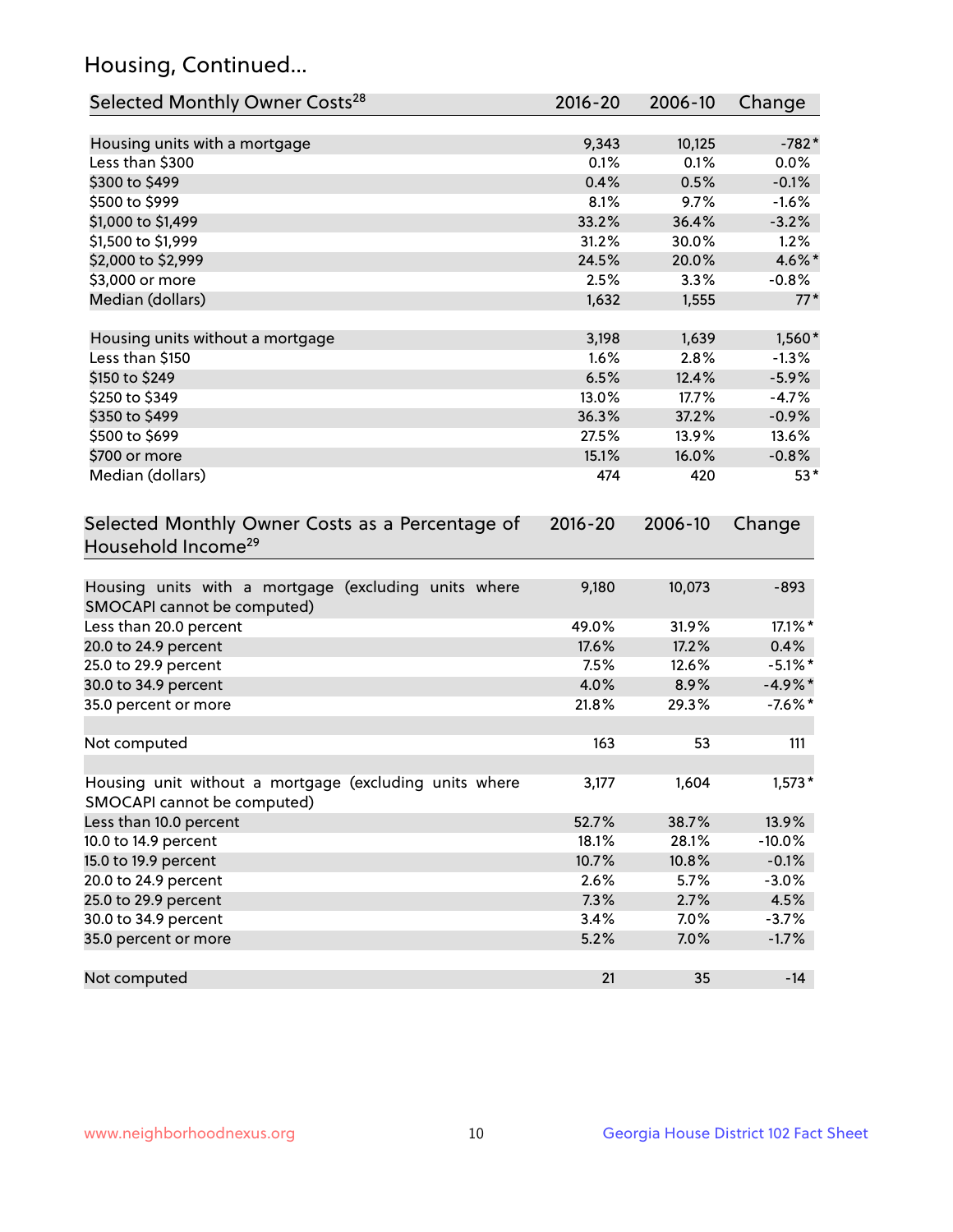## Housing, Continued...

| Gross Rent <sup>30</sup>   | 2016-20 | 2006-10 | Change      |
|----------------------------|---------|---------|-------------|
|                            |         |         |             |
| Occupied units paying rent | 6,771   | 4,190   | $2,581*$    |
| Less than \$200            | 0.5%    | 1.0%    | $-0.4%$     |
| \$200 to \$499             | 4.2%    | 8.4%    | $-4.3%$     |
| \$500 to \$749             | 6.7%    | 16.6%   | $-9.9%$     |
| \$750 to \$999             | 20.6%   | 37.9%   | $-17.3\%$ * |
| \$1,000 to \$1,499         | 46.3%   | 27.1%   | 19.2%*      |
| \$1,500 to \$1,999         | 12.5%   | 7.1%    | 5.3%        |
| \$2,000 or more            | 9.2%    | 1.9%    | $7.4\%$ *   |
| Median (dollars)           | 1,147   | 1,054   | $93*$       |
|                            |         |         |             |
| No rent paid               | 21      | 109     | $-89$       |

| Gross Rent as a Percentage of Household Income <sup>31</sup>                   | $2016 - 20$ | 2006-10 | Change   |
|--------------------------------------------------------------------------------|-------------|---------|----------|
|                                                                                |             |         |          |
| Occupied units paying rent (excluding units where GRAPI<br>cannot be computed) | 6,686       | 4,086   | $2,600*$ |
| Less than 15.0 percent                                                         | $11.8\%$    | 6.4%    | 5.4%     |
| 15.0 to 19.9 percent                                                           | 10.9%       | 11.6%   | $-0.7%$  |
| 20.0 to 24.9 percent                                                           | 13.7%       | 16.9%   | $-3.2%$  |
| 25.0 to 29.9 percent                                                           | 6.9%        | 11.3%   | $-4.4%$  |
| 30.0 to 34.9 percent                                                           | 8.8%        | 7.6%    | 1.3%     |
| 35.0 percent or more                                                           | 47.9%       | 46.3%   | 1.6%     |
|                                                                                |             |         |          |
| Not computed                                                                   | 106         | 213     | $-108$   |

## Transportation

| Commuting to Work <sup>32</sup>           | 2016-20 | 2006-10 | Change     |
|-------------------------------------------|---------|---------|------------|
|                                           |         |         |            |
| Workers 16 years and over                 | 27,793  | 22,913  | 4,880*     |
| Car, truck, or van - drove alone          | 77.3%   | 77.3%   | $-0.1%$    |
| Car, truck, or van - carpooled            | 12.9%   | 12.1%   | 0.8%       |
| Public transportation (excluding taxicab) | 0.8%    | $1.6\%$ | $-0.8%$    |
| Walked                                    | 0.3%    | 0.8%    | $-0.5%$    |
| Other means                               | $1.0\%$ | 2.6%    | $-1.6\%$ * |
| Worked at home                            | 7.8%    | 5.6%    | $2.2\%$ *  |
|                                           |         |         |            |
| Mean travel time to work (minutes)        | 35.3    | 35.1    | 0.3        |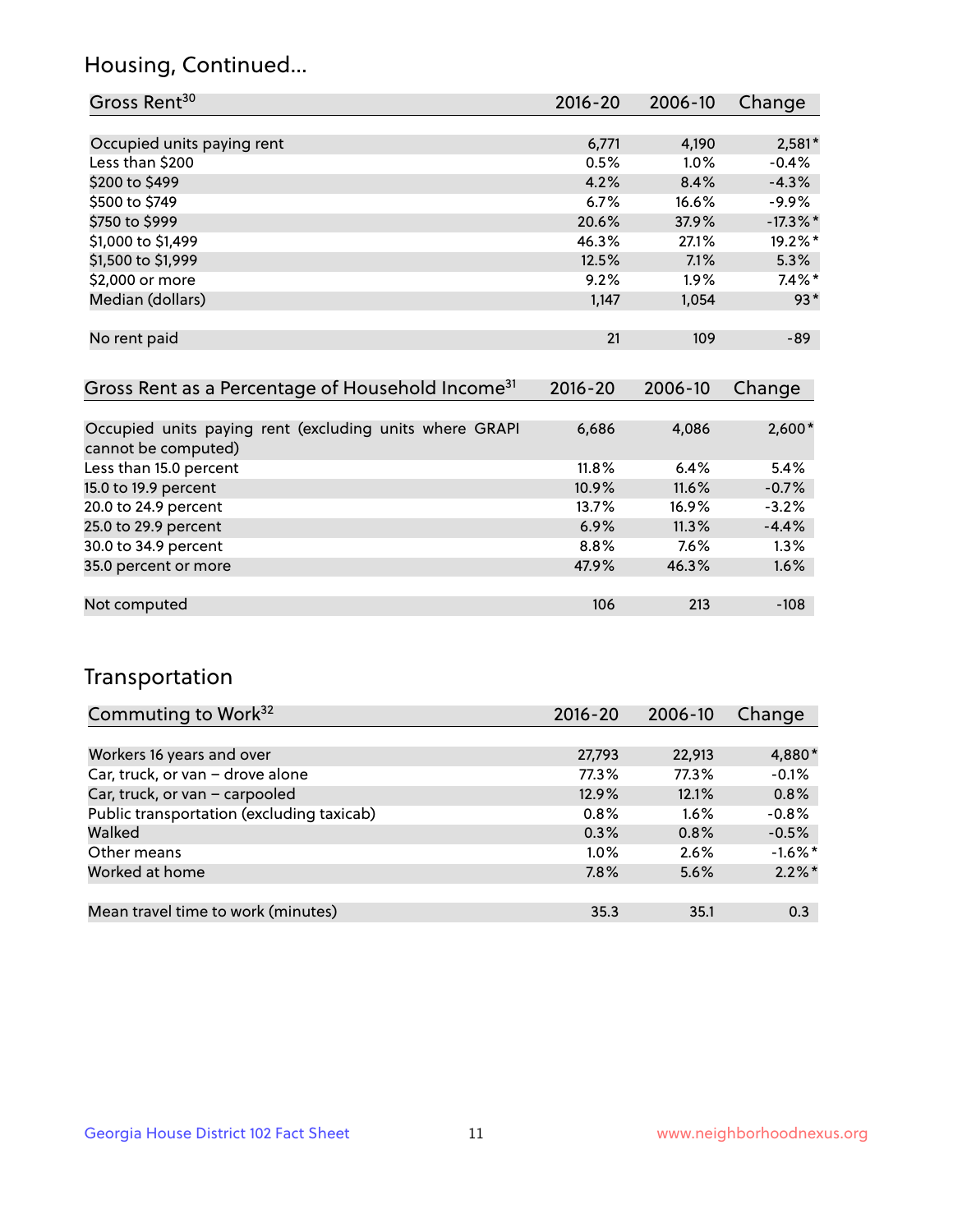## Transportation, Continued...

| Vehicles Available <sup>33</sup> | $2016 - 20$ | $2006 - 10$ | Change     |
|----------------------------------|-------------|-------------|------------|
|                                  |             |             |            |
| Occupied housing units           | 19,333      | 16,063      | $3,270*$   |
| No vehicles available            | 6.7%        | 4.0%        | 2.7%       |
| 1 vehicle available              | 29.5%       | 28.3%       | 1.3%       |
| 2 vehicles available             | 39.2%       | 44.8%       | $-5.7\%$ * |
| 3 or more vehicles available     | 24.6%       | 22.9%       | 1.7%       |

#### Health

| Health Insurance coverage <sup>34</sup>                 | 2016-20 |
|---------------------------------------------------------|---------|
|                                                         |         |
| Civilian Noninstitutionalized Population                | 59,070  |
| With health insurance coverage                          | 84.9%   |
| With private health insurance coverage                  | 62.8%   |
| With public health coverage                             | 30.5%   |
| No health insurance coverage                            | 15.1%   |
| Civilian Noninstitutionalized Population Under 19 years | 16,787  |
| No health insurance coverage                            | 8.9%    |
| Civilian Noninstitutionalized Population 19 to 64 years | 36,198  |
| In labor force:                                         | 28,938  |
| Employed:                                               | 27,254  |
| With health insurance coverage                          | 81.9%   |
| With private health insurance coverage                  | 78.2%   |
| With public coverage                                    | 7.1%    |
| No health insurance coverage                            | 18.1%   |
| Unemployed:                                             | 1,684   |
| With health insurance coverage                          | 46.2%   |
| With private health insurance coverage                  | 31.9%   |
| With public coverage                                    | 14.3%   |
| No health insurance coverage                            | 53.8%   |
| Not in labor force:                                     | 7,260   |
| With health insurance coverage                          | 80.0%   |
| With private health insurance coverage                  | 54.9%   |
| With public coverage                                    | 35.5%   |
| No health insurance coverage                            | 20.0%   |